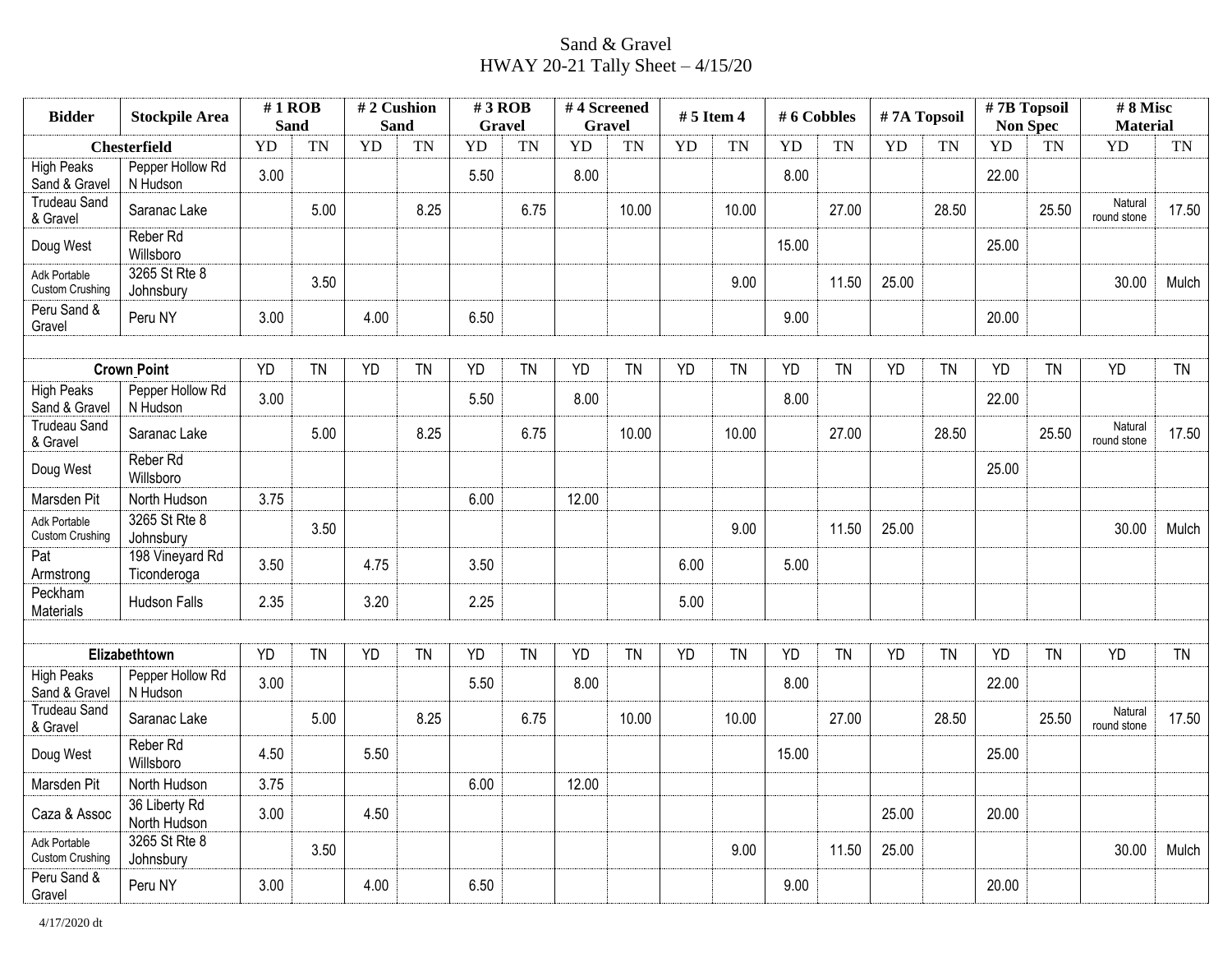| <b>Bidder</b>                          | <b>Stockpile</b><br>$#1$ ROB<br><b>Sand</b><br>Area |           | #2 Cushion<br><b>Sand</b> |           | $#3$ ROB<br><b>Gravel</b> |           | #4 Screened<br><b>Gravel</b> |           | $# 5$ Item 4 |           | #6 Cobbles |           | #7A Topsoil |           | #7B Topsoil<br><b>Non Spec</b> |           | #8 Misc<br><b>Material</b> |                        |           |
|----------------------------------------|-----------------------------------------------------|-----------|---------------------------|-----------|---------------------------|-----------|------------------------------|-----------|--------------|-----------|------------|-----------|-------------|-----------|--------------------------------|-----------|----------------------------|------------------------|-----------|
|                                        | <b>Essex</b>                                        | YD        | <b>TN</b>                 | <b>YD</b> | <b>TN</b>                 | <b>YD</b> | <b>TN</b>                    | <b>YD</b> | <b>TN</b>    | <b>YD</b> | <b>TN</b>  | <b>YD</b> | <b>TN</b>   | <b>YD</b> | <b>TN</b>                      | YD        | <b>TN</b>                  | <b>YD</b>              | <b>TN</b> |
| <b>High Peaks</b><br>Sand & Gravel     | Pepper Hollow Rd<br>N Hudson                        | 3.00      |                           |           |                           | 5.50      |                              | 8.00      |              |           |            | 8.00      |             |           |                                | 22.00     |                            |                        |           |
| <b>Trudeau Sand</b><br>& Gravel        | Saranac Lake                                        |           | 5.00                      |           | 8.25                      |           | 6.75                         |           | 10.00        |           | 10.00      |           | 27.00       |           | 28.50                          |           | 25.50                      | Natural<br>round stone | 17.50     |
| Doug West                              | Reber Rd<br>Willsboro                               | 4.50      |                           | 5.50      |                           |           |                              |           |              |           |            | 15.00     |             |           |                                | 25.00     |                            |                        |           |
| Caza & Assoc                           | 36 Liberty Rd<br>North Hudson                       | 3.00      |                           | 4.50      |                           |           |                              |           |              |           |            |           |             | 25.00     |                                | 20.00     |                            |                        |           |
| Adk Portable<br><b>Custom Crushing</b> | 3265 St Rte 8<br>Johnsbury                          |           | 3.50                      |           |                           |           |                              |           |              |           | 9.00       |           | 11.50       | 25.00     |                                |           |                            | 30.00                  | Mulch     |
| Peru Sand &<br>Gravel                  | Peru NY                                             | 3.00      |                           | 4.00      |                           | 6.50      |                              |           |              |           |            | 9.00      |             |           |                                | 20.00     |                            |                        |           |
| Pat<br>Armstrong                       | 198 Vineyard Rd<br>Ticonderoga                      | 3.50      |                           | 4.75      |                           | 3.50      |                              |           |              | 6.00      |            | 5.00      |             |           |                                |           |                            |                        |           |
|                                        | Jay                                                 | <b>YD</b> | <b>TN</b>                 | <b>YD</b> | <b>TN</b>                 | YD        | <b>TN</b>                    | <b>YD</b> | <b>TN</b>    | YD        | <b>TN</b>  | <b>YD</b> | <b>TN</b>   | <b>YD</b> | <b>TN</b>                      | <b>YD</b> | <b>TN</b>                  | <b>YD</b>              | <b>TN</b> |
| <b>High Peaks</b><br>Sand & Gravel     | Pepper Hollow Rd<br>N Hudson                        | 3.00      |                           |           |                           | 5.50      |                              | 8.00      |              |           |            | 8.00      |             |           |                                | 22.00     |                            |                        |           |
| <b>Trudeau Sand</b><br>& Gravel        | Saranac Lake                                        |           | 5.00                      |           | 8.25                      |           | 6.75                         |           | 10.00        |           | 10.00      |           | 27.00       |           | 28.50                          |           | 25.50                      | Natural<br>round stone | 17.50     |
| Doug West                              | Reber Rd<br>Willsboro                               |           |                           |           |                           |           |                              |           |              |           |            |           |             |           |                                | 25.00     |                            |                        |           |
| Adk Portable<br><b>Custom Crushing</b> | 3265 St Rte 8<br>Johnsbury                          |           | 3.50                      |           |                           |           |                              |           |              |           | 9.00       |           | 11.50       | 25.00     |                                |           |                            | 30.00                  | Mulch     |
| Peru Sand &<br>Gravel                  | Peru NY                                             | 3.00      |                           | 4.00      |                           | 6.50      |                              |           |              |           |            |           |             |           |                                |           |                            |                        |           |
|                                        |                                                     |           |                           |           |                           |           |                              |           |              |           |            |           |             |           |                                |           |                            |                        |           |
| <b>High Peaks</b>                      | Keene<br>Pepper Hollow Rd                           | <b>YD</b> | <b>TN</b>                 | <b>YD</b> | <b>TN</b>                 | YD        | <b>TN</b>                    | <b>YD</b> | <b>TN</b>    | <b>YD</b> | <b>TN</b>  | <b>YD</b> | <b>TN</b>   | <b>YD</b> | <b>TN</b>                      | <b>YD</b> | <b>TN</b>                  | YD                     | <b>TN</b> |
| Sand & Gravel                          | N Hudson                                            | 3.00      |                           |           |                           | 5.50      |                              | 8.00      |              |           |            | 8.00      |             |           |                                | 22.00     |                            |                        |           |
| Trudeau Sand<br>& Gravel               | Saranac Lake                                        |           | 5.00                      |           | 8.25                      |           | 6.75                         |           | 10.00        |           | 10.00      |           | 27.00       |           | 28.50                          |           | 25.50                      | Natural<br>round stone | 17.50     |
| Doug West                              | Reber Rd<br>Willsboro                               |           |                           |           |                           |           |                              |           |              |           |            |           |             |           |                                | 25.00     |                            |                        |           |
| Marsden Pit                            | North Hudson                                        | 3.75      |                           |           |                           | 6.00      |                              | 12.00     |              |           |            |           |             |           |                                |           |                            |                        |           |
| Caza & Assoc                           | 36 Liberty Rd<br>North Hudson                       | 3.00      |                           | 4.50      |                           |           |                              |           |              |           |            |           |             | 25.00     |                                | 20.00     |                            |                        |           |
| Adk Portable<br>Custom Crushing        | 3265 St Rte 8<br>Johnsbury                          |           | 3.50                      |           |                           |           |                              |           |              |           | 9.00       |           | 11.50       | 25.00     |                                |           |                            | 30.00                  | Mulch     |
| Peru Sand &<br>Gravel                  | Peru NY                                             | 3.00      |                           | 4.00      |                           | 6.50      |                              |           |              |           |            | 9.00      |             |           |                                | 20.00     |                            |                        |           |
|                                        |                                                     |           |                           |           |                           |           |                              |           |              |           |            |           |             |           |                                |           |                            |                        |           |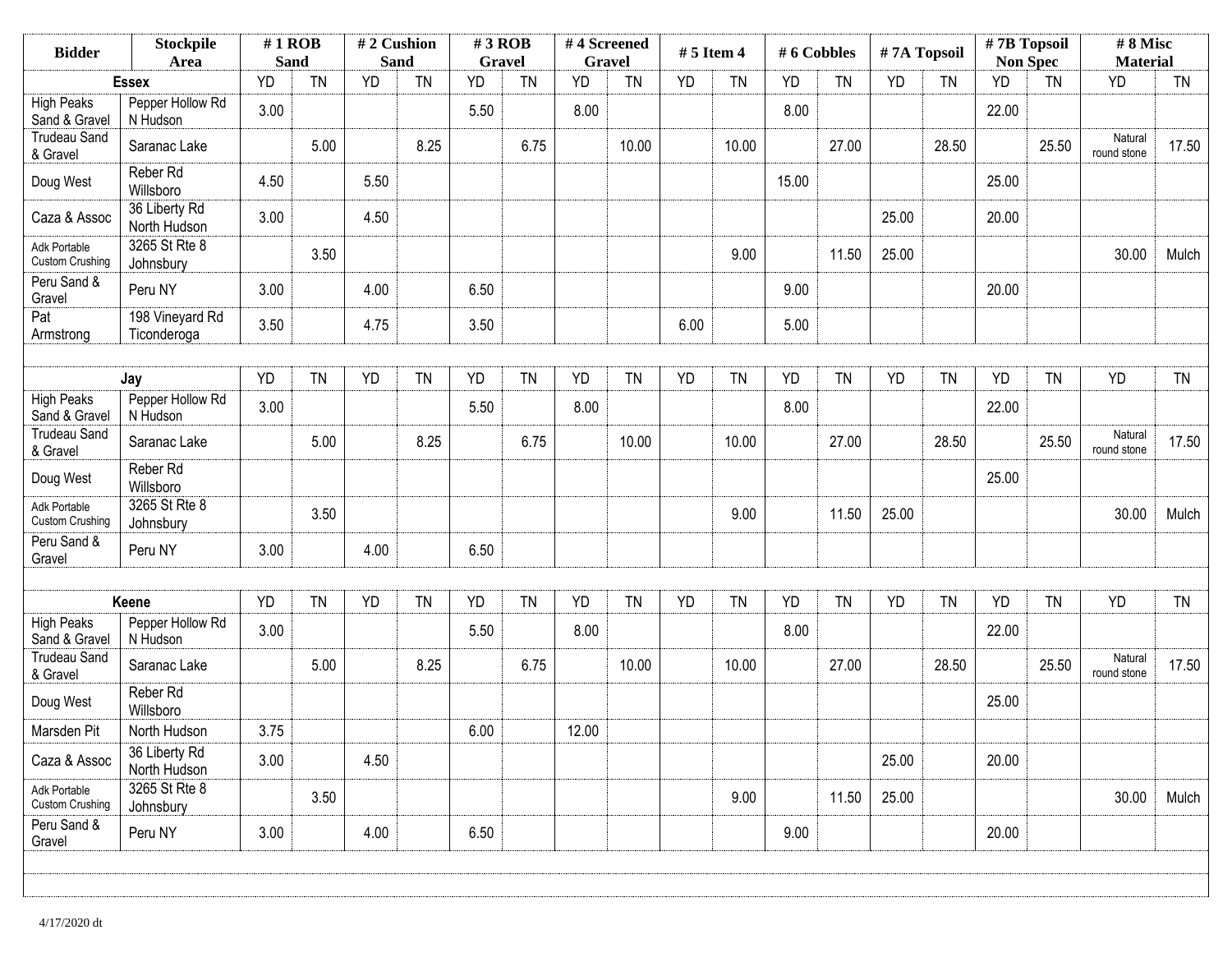| <b>Bidder</b>                          | <b>Stockpile</b><br>Area       | $#1$ ROB<br><b>Sand</b> |           | #2 Cushion<br>Sand |           | $#3$ ROB<br><b>Gravel</b> |           | #4 Screened<br><b>Gravel</b> |           | $# 5$ Item 4 |           | #6 Cobbles |           | #7A Topsoil |           | #7B Topsoil<br><b>Non Spec</b> |           | #8 Misc<br><b>Material</b> |           |
|----------------------------------------|--------------------------------|-------------------------|-----------|--------------------|-----------|---------------------------|-----------|------------------------------|-----------|--------------|-----------|------------|-----------|-------------|-----------|--------------------------------|-----------|----------------------------|-----------|
|                                        | Lewis                          | <b>YD</b>               | <b>TN</b> | <b>YD</b>          | <b>TN</b> | <b>YD</b>                 | <b>TN</b> | YD                           | <b>TN</b> | <b>YD</b>    | <b>TN</b> | YD         | <b>TN</b> | <b>YD</b>   | <b>TN</b> | <b>YD</b>                      | <b>TN</b> | <b>YD</b>                  | <b>TN</b> |
| <b>High Peaks</b><br>Sand & Gravel     | Pepper Hollow Rd<br>N Hudson   | 3.00                    |           |                    |           | 5.50                      |           | 8.00                         |           |              |           | 8.00       |           |             |           | 22.00                          |           |                            |           |
| <b>Trudeau Sand</b><br>& Gravel        | Saranac Lake                   |                         | 5.00      |                    | 8.25      |                           | 6.75      |                              | 10.00     |              | 10.00     |            | 27.00     |             | 28.50     |                                | 25.50     | Natural<br>round stone     | 17.50     |
| Doug West                              | Reber Rd<br>Willsboro          | 4.50                    |           | 5.50               |           |                           |           |                              |           |              |           | 15.00      |           |             |           | 25.00                          |           |                            |           |
| Marsden Pit                            | North Hudson                   | 3.75                    |           |                    |           | 6.00                      |           | 12.00                        |           |              |           |            |           |             |           |                                |           |                            |           |
| Caza & Assoc                           | 36 Liberty Rd<br>North Hudson  | 3.00                    |           | 4.50               |           |                           |           |                              |           |              |           |            |           | 25.00       |           | 20.00                          |           |                            |           |
| Adk Portable<br><b>Custom Crushing</b> | 3265 St Rte 8<br>Johnsbury     |                         | 3.50      |                    |           |                           |           |                              |           |              | 9.00      |            | 11.50     | 25.00       |           |                                |           | 30.00                      | Mulch     |
| Peru Sand &<br>Gravel                  | Peru NY                        | 3.00                    |           | 4.00               |           | 6.50                      |           |                              |           |              |           | 9.00       |           |             |           | 20.00                          |           |                            |           |
|                                        |                                |                         |           |                    |           |                           |           |                              |           |              |           |            |           |             |           |                                |           |                            |           |
|                                        | Minerva                        | <b>YD</b>               | <b>TN</b> | <b>YD</b>          | <b>TN</b> | <b>YD</b>                 | <b>TN</b> | <b>YD</b>                    | <b>TN</b> | <b>YD</b>    | <b>TN</b> | YD         | <b>TN</b> | <b>YD</b>   | <b>TN</b> | <b>YD</b>                      | <b>TN</b> | <b>YD</b>                  | <b>TN</b> |
| <b>High Peaks</b><br>Sand & Gravel     | Pepper Hollow Rd<br>N Hudson   | 3.00                    |           |                    |           | 5.50                      |           | 8.00                         |           |              |           | 8.00       |           |             |           | 22.00                          |           |                            |           |
| <b>Trudeau Sand</b><br>& Gravel        | Saranac Lake                   |                         | 5.00      |                    | 8.25      |                           | 6.75      |                              | 10.00     |              | 10.00     |            | 27.00     |             | 28.50     |                                | 25.50     | Natural<br>round stone     | 17.50     |
| Doug West                              | Reber Rd<br>Willsboro          |                         |           |                    |           |                           |           |                              |           |              |           |            |           |             |           | 25.00                          |           |                            |           |
| Marsden Pit                            | North Hudson                   | 3.75                    |           |                    |           | 6.00                      |           | 12.00                        |           |              |           |            |           |             |           |                                |           |                            |           |
| Caza & Assoc                           | 36 Liberty Rd<br>North Hudson  | 3.00                    |           | 4.50               |           |                           |           |                              |           |              |           |            |           | 25.00       |           | 20.00                          |           |                            |           |
| Adk Portable<br><b>Custom Crushing</b> | 3265 St Rte 8<br>Johnsbury     |                         | 3.50      |                    |           |                           |           |                              |           |              | 9.00      |            | 11.50     | 25.00       |           |                                |           | 30.00                      | Mulch     |
|                                        |                                |                         |           |                    |           |                           |           |                              |           |              |           |            |           |             |           |                                |           |                            |           |
|                                        | <b>Moriah</b>                  | <b>YD</b>               | <b>TN</b> | YD                 | <b>TN</b> | <b>YD</b>                 | <b>TN</b> | <b>YD</b>                    | <b>TN</b> | <b>YD</b>    | <b>TN</b> | <b>YD</b>  | <b>TN</b> | <b>YD</b>   | <b>TN</b> | YD                             | <b>TN</b> | <b>YD</b>                  | <b>TN</b> |
| <b>High Peaks</b><br>Sand & Gravel     | Pepper Hollow Rd<br>N Hudson   | 3.00                    |           |                    |           | 5.50                      |           | 8.00                         |           |              |           | 8.00       |           |             |           | 22.00                          |           |                            |           |
| <b>Trudeau Sand</b><br>& Gravel        | Saranac Lake                   |                         | 5.00      |                    | 8.25      |                           | 6.75      |                              | 10.00     |              | 10.00     |            | 27.00     |             | 28.50     |                                | 25.50     | Natural<br>round stone     | 17.50     |
| Doug West                              | Reber Rd<br>Willsboro          |                         |           |                    |           |                           |           |                              |           |              |           |            |           |             |           | 25.00                          |           |                            |           |
| Marsden Pit                            | North Hudson                   | 3.75                    |           |                    |           | 6.00                      |           | 12.00                        |           |              |           |            |           |             |           |                                |           |                            |           |
| Caza & Assoc                           | 36 Liberty Rd<br>North Hudson  | 3.00                    |           | 4.50               |           |                           |           |                              |           |              |           |            |           | 25.00       |           | 20.00                          |           |                            |           |
| Adk Portable<br><b>Custom Crushing</b> | 3265 St Rte 8<br>Johnsbury     |                         | 3.50      |                    |           |                           |           |                              |           |              | 9.00      |            | 11.50     | 25.00       |           |                                |           | 30.00                      | Mulch     |
| Pat<br>Armstrong                       | 198 Vineyard Rd<br>Ticonderoga | 3.50                    |           | 4.75               |           | 3.50                      |           |                              |           | 6.00         |           | 5.00       |           |             |           |                                |           |                            |           |
| Peckham<br>Materials                   | Hudson Falls                   | 2.35                    |           | 3.20               |           | 2.25                      |           |                              |           | 5.00         |           |            |           |             |           |                                |           |                            |           |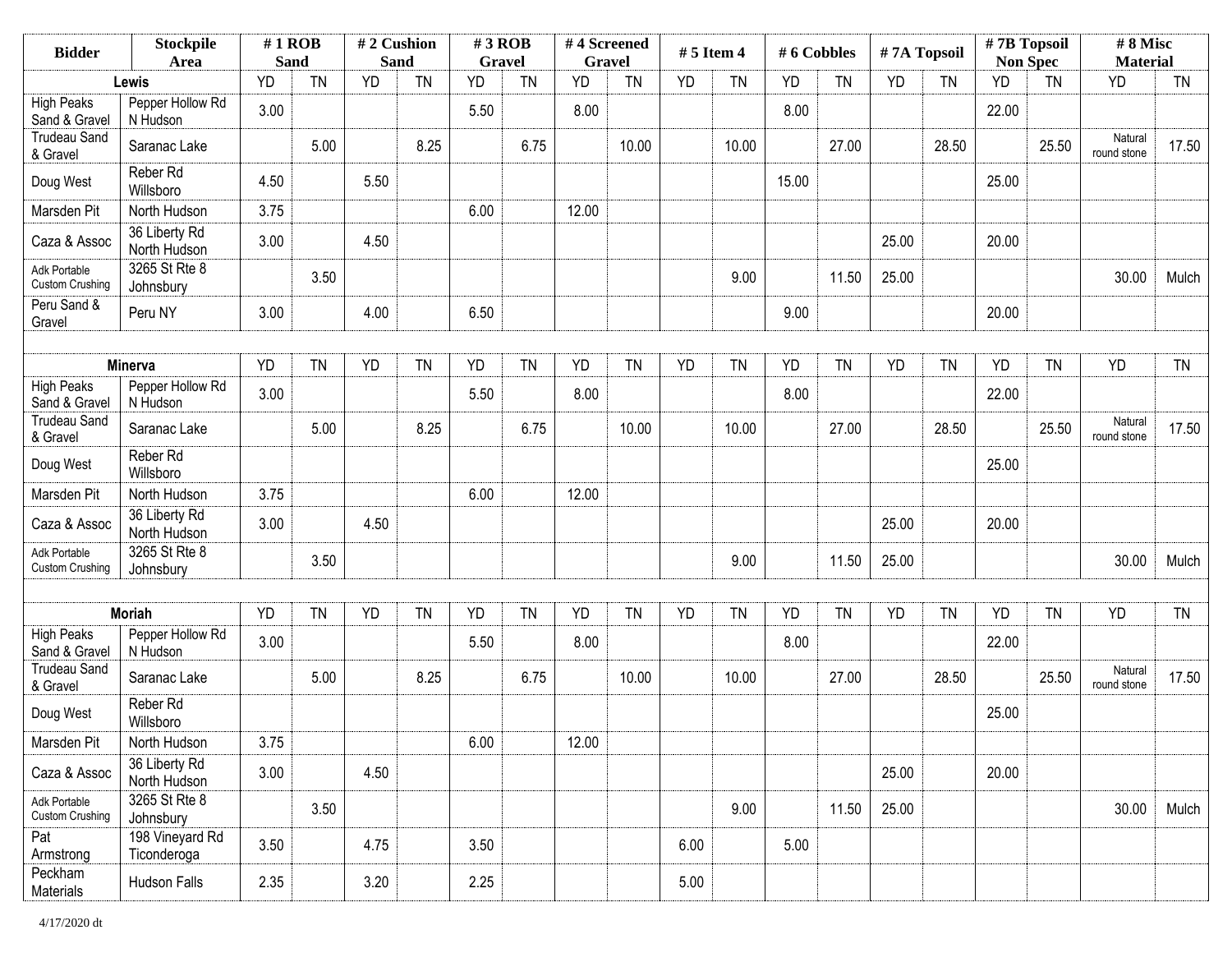| <b>Stockpile</b><br><b>Bidder</b><br>Area |                                  | $#1$ ROB<br><b>Sand</b> |           | #2 Cushion<br><b>Sand</b> |           | $#3$ ROB<br><b>Gravel</b> |           | #4 Screened<br><b>Gravel</b> |           | $# 5$ Item 4 |           | #6 Cobbles |           | #7A Topsoil |           | #7B Topsoil<br><b>Non Spec</b> |           | #8 Misc<br><b>Material</b> |           |
|-------------------------------------------|----------------------------------|-------------------------|-----------|---------------------------|-----------|---------------------------|-----------|------------------------------|-----------|--------------|-----------|------------|-----------|-------------|-----------|--------------------------------|-----------|----------------------------|-----------|
|                                           | <b>Newcomb</b>                   | <b>YD</b>               | <b>TN</b> | <b>YD</b>                 | <b>TN</b> | <b>YD</b>                 | <b>TN</b> | YD                           | <b>TN</b> | <b>YD</b>    | <b>TN</b> | YD         | <b>TN</b> | <b>YD</b>   | <b>TN</b> | <b>YD</b>                      | <b>TN</b> | <b>YD</b>                  | <b>TN</b> |
| <b>High Peaks</b><br>Sand & Gravel        | Pepper Hollow Rd<br>N Hudson     | 3.00                    |           |                           |           | 5.50                      |           | 8.00                         |           |              |           | 8.00       |           |             |           | 22.00                          |           |                            |           |
| <b>Trudeau Sand</b><br>& Gravel           | Saranac Lake                     |                         | 5.00      |                           | 8.25      |                           | 6.75      |                              | 10.00     |              | 10.00     |            | 27.00     |             | 28.50     |                                | 25.50     | Natural<br>round stone     | 17.50     |
| Doug West                                 | Reber Rd<br>Willsboro            |                         |           |                           |           |                           |           |                              |           |              |           |            |           |             |           | 25.00                          |           |                            |           |
| Marsden Pit                               | North Hudson                     | 3.75                    |           |                           |           | 6.00                      |           | 12.00                        |           |              |           |            |           |             |           |                                |           |                            |           |
| Caza & Assoc                              | 36 Liberty Rd<br>North Hudson    | 3.00                    |           | 4.50                      |           |                           |           |                              |           |              |           |            |           | 25.00       |           | 20.00                          |           |                            |           |
| Adk Portable<br><b>Custom Crushing</b>    | 3265 St Rte 8<br>Johnsbury       |                         | 3.50      |                           |           |                           |           |                              |           |              | 9.00      |            | 11.50     | 25.00       |           |                                |           | 30.00                      | Mulch     |
| Pat<br>Armstrong                          | 198 Vineyard Rd<br>Ticonderoga   | 3.50                    |           | 4.75                      |           | 3.50                      |           |                              |           | 6.00         |           | 5.00       |           |             |           |                                |           |                            |           |
|                                           |                                  |                         |           |                           |           |                           |           |                              |           |              |           |            |           |             |           |                                |           |                            |           |
|                                           | <b>North Elba</b>                | <b>YD</b>               | <b>TN</b> | YD                        | <b>TN</b> | <b>YD</b>                 | <b>TN</b> | <b>YD</b>                    | <b>TN</b> | <b>YD</b>    | <b>TN</b> | <b>YD</b>  | <b>TN</b> | <b>YD</b>   | <b>TN</b> | YD                             | <b>TN</b> | <b>YD</b>                  | <b>TN</b> |
| <b>High Peaks</b><br>Sand & Gravel        | Pepper Hollow Rd<br>N Hudson     | 3.00                    |           |                           |           | 5.50                      |           | 8.00                         |           |              |           | 8.00       |           |             |           | 22.00                          |           |                            |           |
| <b>Trudeau Sand</b><br>& Gravel           | Saranac Lake                     |                         | 5.00      |                           | 8.25      |                           | 6.75      |                              | 10.00     |              | 10.00     |            | 27.00     |             | 28.50     |                                | 25.50     | Natural<br>round stone     | 17.50     |
| Doug West                                 | Reber Rd<br>Willsboro            |                         |           |                           |           |                           |           |                              |           |              |           |            |           |             |           | 25.00                          |           |                            |           |
| Marsden Pit                               | North Hudson                     | 3.75                    |           |                           |           | 6.00                      |           | 12.00                        |           |              |           |            |           |             |           |                                |           |                            |           |
| Adk Portable<br><b>Custom Crushing</b>    | 3265 St Rte 8<br>Johnsbury       |                         | 3.50      |                           |           |                           |           |                              |           |              | 9.00      |            | 11.50     | 25.00       |           |                                |           | 30.00                      | Mulch     |
|                                           |                                  |                         |           |                           |           |                           |           |                              |           |              |           |            |           |             |           |                                |           |                            |           |
|                                           | <b>North Hudson</b>              | <b>YD</b>               | <b>TN</b> | <b>YD</b>                 | <b>TN</b> | <b>YD</b>                 | <b>TN</b> | <b>YD</b>                    | <b>TN</b> | <b>YD</b>    | <b>TN</b> | YD         | <b>TN</b> | <b>YD</b>   | <b>TN</b> | <b>YD</b>                      | <b>TN</b> | <b>YD</b>                  | <b>TN</b> |
| <b>High Peaks</b><br>Sand & Gravel        | Pepper Hollow Rd<br>N Hudson     | 3.00                    |           |                           |           | 5.50                      |           | 8.00                         |           |              |           | 8.00       |           |             |           | 22.00                          |           |                            |           |
| <b>Trudeau Sand</b><br>& Gravel           | Saranac Lake                     |                         | 5.00      |                           | 8.25      |                           | 6.75      |                              | 10.00     |              | 10.00     |            | 27.00     |             | 28.50     |                                | 25.50     | Natural<br>round stone     | 17.50     |
| Doug West                                 | Reber <sub>Rd</sub><br>Willsboro |                         |           |                           |           |                           |           |                              |           |              |           |            |           |             |           | 25.00                          |           |                            |           |
| Marsden Pit                               | North Hudson                     | 3.75                    |           |                           |           | 6.00                      |           | 12.00                        |           |              |           |            |           |             |           |                                |           |                            |           |
| Caza & Assoc                              | 36 Liberty Rd<br>North Hudson    | 3.00                    |           | 4.50                      |           |                           |           |                              |           |              |           |            |           | 25.00       |           | 20.00                          |           |                            |           |
| Adk Portable<br>Custom Crushing           | 3265 St Rte 8<br>Johnsbury       |                         | 3.50      |                           |           |                           |           |                              |           |              | 9.00      |            | 11.50     | 25.00       |           |                                |           | 30.00                      | Mulch     |
| Pat<br>Armstrong                          | 198 Vineyard Rd<br>Ticonderoga   | 3.50                    |           | 4.75                      |           | 3.50                      |           |                              |           | 6.00         |           | 5.00       |           |             |           |                                |           |                            |           |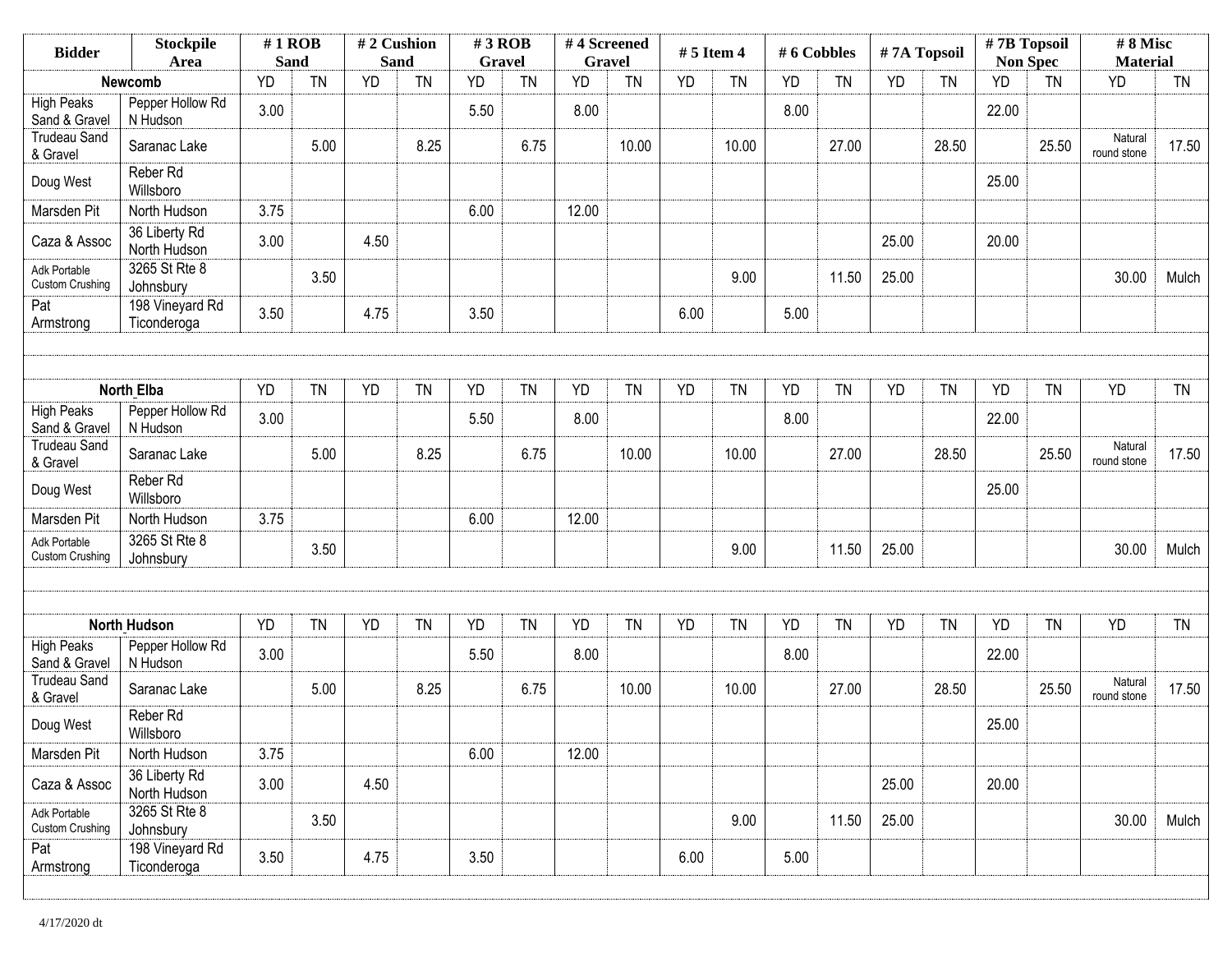| <b>Bidder</b>                          | <b>Stockpile</b><br>Area       | $#1$ ROB<br><b>Sand</b> |           | #2 Cushion<br><b>Sand</b> |           | $#3$ ROB<br><b>Gravel</b> |           | #4 Screened | <b>Gravel</b> | $# 5$ Item 4 |           | #6 Cobbles |           | #7A Topsoil |           | #7B Topsoil<br><b>Non Spec</b> |           | #8 Misc<br><b>Material</b> |           |
|----------------------------------------|--------------------------------|-------------------------|-----------|---------------------------|-----------|---------------------------|-----------|-------------|---------------|--------------|-----------|------------|-----------|-------------|-----------|--------------------------------|-----------|----------------------------|-----------|
|                                        | Schroon                        | <b>YD</b>               | <b>TN</b> | <b>YD</b>                 | <b>TN</b> | <b>YD</b>                 | <b>TN</b> | <b>YD</b>   | <b>TN</b>     | <b>YD</b>    | <b>TN</b> | YD         | <b>TN</b> | <b>YD</b>   | <b>TN</b> | <b>YD</b>                      | <b>TN</b> | <b>YD</b>                  | <b>TN</b> |
| <b>High Peaks</b><br>Sand & Gravel     | Pepper Hollow Rd<br>N Hudson   | 3.00                    |           |                           |           | 5.50                      |           | 8.00        |               |              |           | 8.00       |           |             |           | 22.00                          |           |                            |           |
| <b>Trudeau Sand</b><br>& Gravel        | Saranac Lake                   |                         | 5.00      |                           | 8.25      |                           | 6.75      |             | 10.00         |              | 10.00     |            | 27.00     |             | 28.50     |                                | 25.50     | Natural<br>round stone     | 17.50     |
| Doug West                              | Reber Rd<br>Willsboro          |                         |           |                           |           |                           |           |             |               |              |           |            |           |             |           | 25.00                          |           |                            |           |
| Marsden Pit                            | North Hudson                   | 3.75                    |           |                           |           | 6.00                      |           | 12.00       |               |              |           |            |           |             |           |                                |           |                            |           |
| Caza & Assoc                           | 36 Liberty Rd<br>North Hudson  | 3.00                    |           | 4.50                      |           |                           |           |             |               |              |           |            |           | 25.00       |           | 20.00                          |           |                            |           |
| Adk Portable<br><b>Custom Crushing</b> | 3265 St Rte 8<br>Johnsbury     |                         | 3.50      |                           |           |                           |           |             |               |              | 9.00      |            | 11.50     | 25.00       |           |                                |           | 30.00                      | Mulch     |
| Pat<br>Armstrong                       | 198 Vineyard Rd<br>Ticonderoga | 3.50                    |           | 4.75                      |           | 3.50                      |           |             |               | 6.00         |           | 5.00       |           |             |           |                                |           |                            |           |
| Peckham<br>Materials                   | Hudson Falls                   | 2.35                    |           | 3.20                      |           | 2.25                      |           |             |               | 5.00         |           |            |           |             |           |                                |           |                            |           |
|                                        |                                |                         |           |                           |           |                           |           |             |               |              |           |            |           |             |           |                                |           |                            |           |
|                                        | <b>St Armand</b>               | <b>YD</b>               | <b>TN</b> | YD                        | <b>TN</b> | <b>YD</b>                 | <b>TN</b> | <b>YD</b>   | <b>TN</b>     | <b>YD</b>    | <b>TN</b> | YD         | <b>TN</b> | <b>YD</b>   | <b>TN</b> | YD                             | <b>TN</b> | <b>YD</b>                  | <b>TN</b> |
| <b>High Peaks</b><br>Sand & Gravel     | Pepper Hollow Rd<br>N Hudson   | 3.00                    |           |                           |           | 5.50                      |           | 8.00        |               |              |           | 8.00       |           |             |           | 22.00                          |           |                            |           |
| <b>Trudeau Sand</b><br>& Gravel        | Saranac Lake                   |                         | 5.00      |                           | 8.25      |                           | 6.75      |             | 10.00         |              | 10.00     |            | 27.00     |             | 28.50     |                                | 25.50     | Natural<br>round stone     | 17.50     |
| Doug West                              | Reber Rd<br>Willsboro          |                         |           |                           |           |                           |           |             |               |              |           |            |           |             |           | 25.00                          |           |                            |           |
| Marsden Pit                            | North Hudson                   | 3.75                    |           |                           |           | 6.00                      |           | 12.00       |               |              |           |            |           |             |           |                                |           |                            |           |
| Adk Portable<br><b>Custom Crushing</b> | 3265 St Rte 8<br>Johnsbury     |                         | 3.50      |                           |           |                           |           |             |               |              | 9.00      |            | 11.50     | 25.00       |           |                                |           | 30.00                      | Mulch     |
|                                        |                                |                         |           |                           |           |                           |           |             |               |              |           |            |           |             |           |                                |           |                            |           |
|                                        |                                |                         |           |                           |           |                           |           |             |               |              |           |            |           |             |           |                                |           |                            |           |
|                                        | Ticonderoga                    | <b>YD</b>               | <b>TN</b> | YD                        | <b>TN</b> | <b>YD</b>                 | <b>TN</b> | <b>YD</b>   | <b>TN</b>     | <b>YD</b>    | <b>TN</b> | <b>YD</b>  | <b>TN</b> | <b>YD</b>   | <b>TN</b> | YD                             | <b>TN</b> | <b>YD</b>                  | <b>TN</b> |
| <b>High Peaks</b><br>Sand & Gravel     | Pepper Hollow Rd<br>N Hudson   | 3.00                    |           |                           |           | 5.50                      |           | 8.00        |               |              |           | 8.00       |           |             |           | 22.00                          |           |                            |           |
| <b>Trudeau Sand</b><br>& Gravel        | Saranac Lake                   |                         | 5.00      |                           | 8.25      |                           | 6.75      |             | 10.00         |              | 10.00     |            | 27.00     |             | 28.50     |                                | 25.50     | Natural<br>round stone     | 17.50     |
| Doug West                              | Reber Rd<br>Willsboro          |                         |           |                           |           |                           |           |             |               |              |           |            |           |             |           | 25.00                          |           |                            |           |
| Adk Portable<br><b>Custom Crushing</b> | 3265 St Rte 8<br>Johnsbury     |                         | 3.50      |                           |           |                           |           |             |               |              | 9.00      |            | 11.50     | 25.00       |           |                                |           | 30.00                      | Mulch     |
| Pat<br>Armstrong                       | 198 Vineyard Rd<br>Ticonderoga | 3.50                    |           | 4.75                      |           | 3.50                      |           |             |               | 6.00         |           | 5.00       |           |             |           |                                |           |                            |           |
| Peckham<br>Materials                   | Hudson Falls                   | 2.25                    |           | 2.95                      |           | 2.20                      |           |             |               | 5.00         |           |            |           |             |           |                                |           |                            |           |

4/17/2020 dt